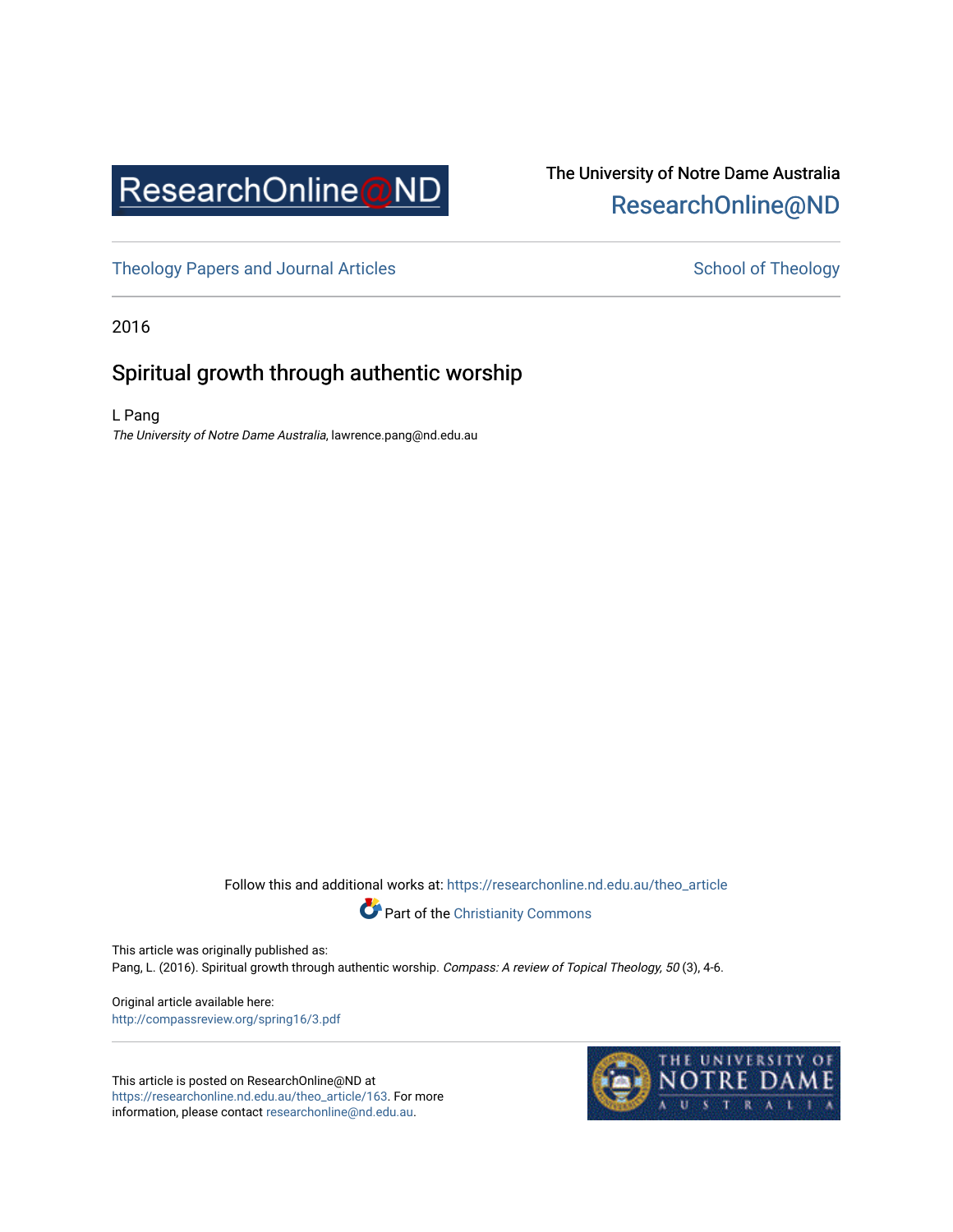# SPIRITUAL GROWTH THROUGH AUTHENTIC WORSHIP

#### LAWRENCE PANG

Frequent sharing of the Eucharist<br>guarantees God's grace for us.' While<br>this slogan which appears at a recent<br>First Holy Communion for children has merit guarantees God's grace for us.' While this slogan which appears at a recent First Holy Communion for children has merit, it calls for deeper reflection. The truth is that years of mechanistic responses at Mass can set in place a spiritual lethargy that drains an enthusiasm to link the Eucharist to life in the real world.

Of particular interest for his paper is the Sign of Peace and Presentation of Gifts. In Sacramentum Caritatis, Pope Benedict XVI notes the great value of the Sign of Peace especially in a world fraught with fear and conflict. However, he urges restraint in the liturgical exchange of peace lest it becomes a 'certain distraction.'1 To that end he has asked 'the competent curial offices to study the possibility of moving the sign of peace to another place, such as before the presentation of gifts to the altar.'2

The proposal to link the two activities is noteworthy in view of their potential to promote spiritual growth and Jesus' teaching in Matthew 5:23-24, which the Pope cites. This short paper ponders on the reapplication of Amos 5:21-24 by Jesus in Matthew 5:23-24. It closes with a reflection on Karl Rahner's insight on the inseparable bond between our liturgical life and life in the real world.

#### Amos 5:21-24

The prophet Amos ministered to the people of the northern kingdom of Israel during the reign of King Jeroboam II (786-746 BCE). Under Jeroboam's rule, Israel enjoyed relative political peace and, as a result, prosperity came for many in the nation.<sup>3</sup> Instead of improving conditions and relations in the relatively homogenous economic structure, it gave rise to sharp distinctions of wealth and privilege. A stark contrast between the luxury of the rich and misery of the poor emerged and the poor became a target for legal and economic exploitation (Amos 2:6-8; 4:1; 5:10-12; 8:4-6)<sup>4</sup>. Meanwhile, religion flourished. People thronged the shrines at festival time (Amos 4:4-5; 5:5-6) to offer elaborate sacrifices to God (Amos 5:21-24).<sup>5</sup> The prophecy of Hosea, who was a contemporary of Amos, affirms the state of affair in the north. His criticism verifies that Israel's economy was prosperous, but it had led to apostasy (Hos 2:8-13; 8:4b; cf. Amos 5:10-17) and moral decadence (Hos 4:2).

As spokesperson for God, Amos berated the Israelites for practicing a form of religion that ignored and condoned the apparent social injustice. He seized their attention with a stinging introductory rebuke: 'I hate, I despise your festivals, and I take no delight in your solemn assemblies' (Amos 5:21). <sup>6</sup>He followed with further caustic condemnations (Amos  $5:22-24$ <sup>7</sup>:

Even though you offer me your burnt offerings and grain offerings, I will not accept them;

and the offerings of well-being of your fatted animals I will not look upon. Take away from me the noise of your songs; *I will not* listen to the melody of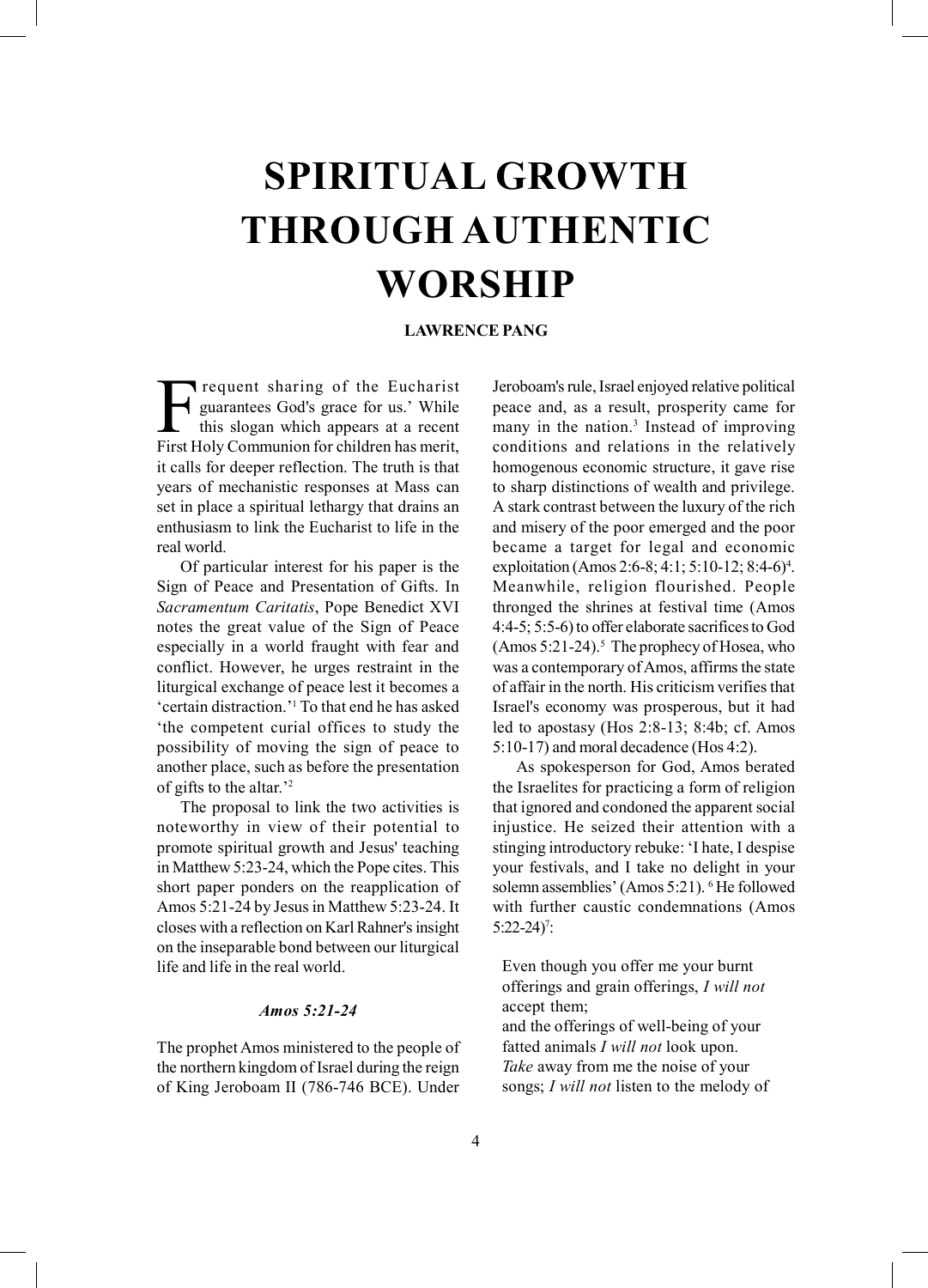#### your harps.

But *let* justice roll down like waters, and righteousness like an ever-flowing stream.

The use of strong Hebrew terms in verses 22 to 24-the negative 'I will not' and the imperative and jussive verbs "take" and 'let' reflects God's utter disappointment and resentment with the people's offerings. Yet, God's demand for justice and righteousness seems radical. It seems to suggest that the Israelites can gain righteousness for themselves through acts of justice in the social realm. The rejection of their festivals and liturgies (Amos 5:21), sacrifices (Amos 5:22), songs and music (Amos 5:23) indicates that these are not sufficient in themselves to maintain right relation with God. Moral conduct, according to Amos 5:24, is integral to their relation with God. Without it, there is no relation.8 Amos' audience does not seem to have thought that right relation with God depended on anything other than sacrifice.

The idea that worship also entails just deeds and attitude appears foreign to them. Sacrifice was the means to preserve or reestablish their righteousness before God.10 Amos' demand was so radical and his prophecy of doom was so startling that Amaziah, the priest of the Bethel sanctuary, insisted he returns to Judah and 'never again prophesy at Bethel' (Amos 7:10-13). In Amaziah's view, Amos' demand was heretical.



Dr Lawrence Pang is a lecturer in the School of Philosophy and Theology, University of Notre Dame Australia. His interest relates to the Old Testament.

Matthew 5:23-24

Jesus echoed Amos' imperative for justice before worship many centuries later. Firmly rooted in the Jewish scriptures, Jesus reapplied Amos' words concerning worship and life in the real world to the people of his time (Mt  $5:23-24$ ).<sup>11</sup>

His action in the Jerusalem temple (Mt 21:12-13; Mk 11:15-18; Lk 19:45-46; Jn 2:14-17) was also considered so disruptive and unorthodox that the chief priests and scribes plotted his death (Mk 11:18). They heard that he had lambasted the moneychangers and those selling doves for turning the temple into a 'den of robbers.' Yet, the business transactions were essential for fulfilling the divine commands for sacrifices (e.g. Lev 1:14; 14:30) to restore relationship with God. Nonetheless, Jesus was enraged at the corrupt practices and profiteering in the temple precinct.12 His hostility towards their blatant

So when you are offering your gift at the altar. if you remember that your brother or sister has something against you, leave your gift there before the altar and go; first be reconciled to your brother and sister, then come and offer your gift.

The Greek imperative verb 'leave' in verse 24 further reinforces the prerequisite of right conduct before worship. According to Jesus, a gift is unacceptable so long as salôm 'peace' is lacking between the worshipper and a member or members of the community.14 In other words, 'peace' is not simply the lack of personal turmoil, but the absence of social harmony as a result of one's action or inaction. Thus, worship life cannot be partitioned from life in the real world as if the latter has no bearing on the former.

#### Karl Rahner

Karl Rahner has shed important light on this